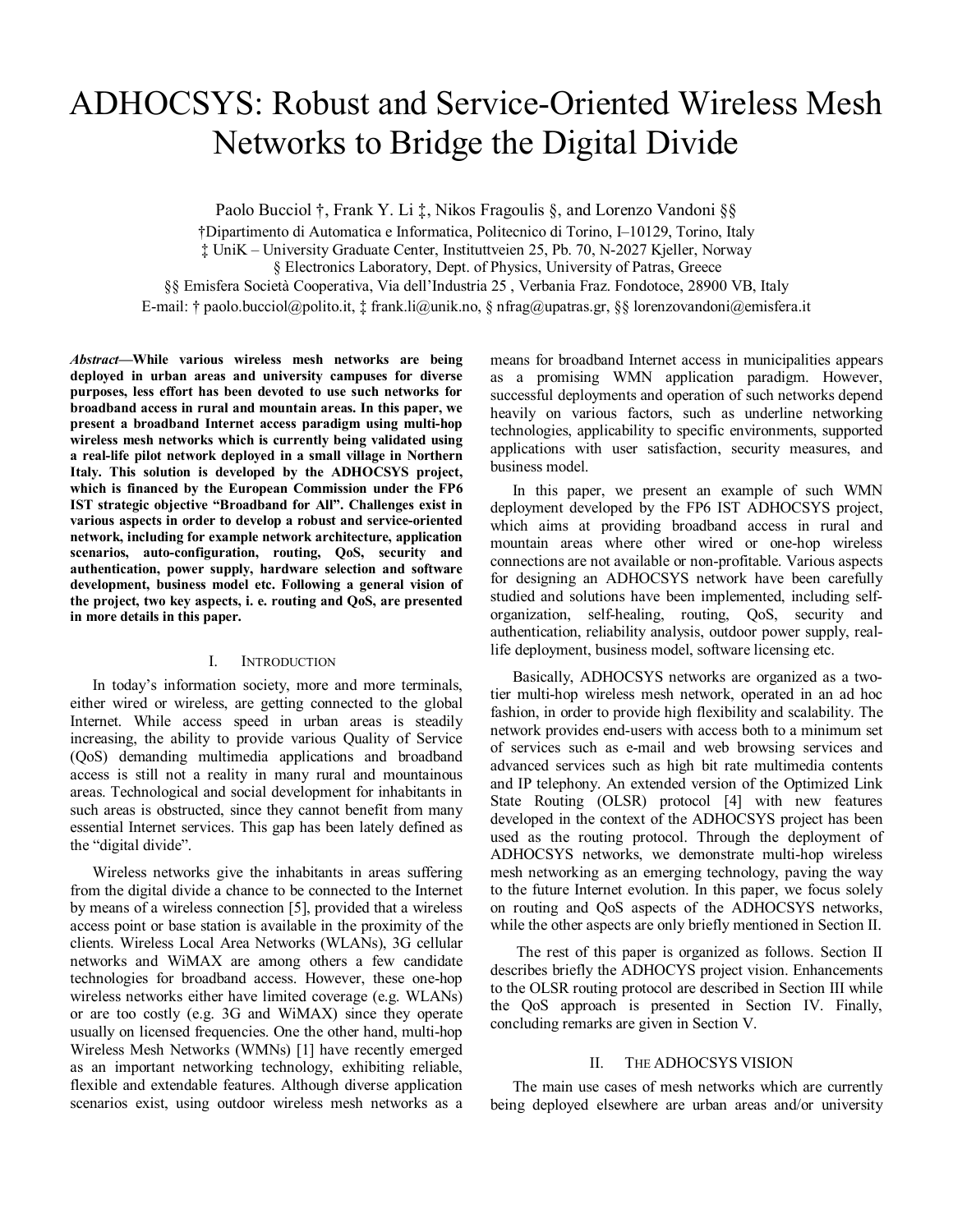campuses [1]. Environmental conditions of such areas are quite different, and somewhat more user friendly, with respect to the usual conditions of areas suffering from digital divide, where, for instance, spatial node proximity and node accessibility cannot be taken for granted. Other issues to be addressed when considering a typical ADHOCSYS target scenario are extreme weather conditions, long distance links, large network sizes and investment budget availability [2] [3].

## *A. Network architecture*

Figure 1 illustrates a typical case study for the ADHOCSYS network in a two-level hierarchy, in which the expected number of nodes could be high (from one hundred to one thousand or even more) and the area to be covered could be vast. The first tier backbone network is composed of multihop connections with several long distance wireless links, typically based on 802.11a links and directional antennas. The second tier access networks are mesh networks with short wireless links among a set of connected Access Points (APs), typically based on 802.11b/g links, serving as access points for end-users. The network is based on static topology, but exhibits also ad hoc characteristics. Nomadic nodes are supported by the network, but they do not participate in routing.

 ADHOCSYS network nodes are divided into three categories, namely Type-1, Type-2 and Type-3 nodes, whose characteristics are shown in Table I. Type-1 and Type-2 nodes in ADHOCSYS have similar functions as Mesh Points and Mesh Access Points in 802.11s [6] networks. In addition to these three types of nodes, gateway nodes are also needed, in order to achieve Internet connectivity. The gateway nodes, which are installed at the edge(s) of towns and villages, must have at least two interfaces, one with connection to the Internet, and the other towards the wireless ADHOCSYS network. Furthermore, multiple gateway nodes are deployed so that the benefit of multi-homing, higher reliability, multiple routes, and load balancing can be achieved.

## *B. Application scenarios and building blocks*

The primary application scenario defined in ADHOCSYS is targeted at providing broadband Internet access in rural and mountain areas through multi-homed wireless mesh networks.



Figure 1. Typical ADHOCSYS network architecture.

TABLE I. TYPOLOGIES OF ADHOCSYS NODES.

| Node<br>type | <b>Function</b>               | Internet gateway<br>functionality? | Take part<br>in routing? |
|--------------|-------------------------------|------------------------------------|--------------------------|
| Type-1       | Backbone network              | Yes                                | Yes                      |
| $Type-2$     | Mesh access network           | Yes                                | Yes                      |
| $Type-3$     | Clients (end-users, visitors) | No                                 | No                       |

Discussions on other potential application scenarios can be found in [3]. As mentioned in Section I, various technologies and factors, regarding all aspects of ADHOCSYS networks have been considered in order to form the network building blocks, such as:

• Self-organization and self-healing features give the network the ability to be auto-configured and to recover automatically from node or link failures.

Reliability analysis predicts the availability of the network in relation to the number of redundant network components needed.

Security and authentication mechanisms protect network infrastructure and customers from possible attacks and ensure access only by authenticated and authorized users.

Stand-alone power supply deals with situations when nodes (usually Type-1 nodes) are installed outdoor and must be battery powered.

Real-life deployment, including site planning and how to convert implemented algorithms and mechanisms into a software image running on Linux boxes.

Software licensing. The developed software has been released as open source code for free downloading at [7].

Business model. Two types of business models have been proposed, applying to either mesh network operators (e.g. a local municipality who provides network infrastructure to its inhabitants) or end-users respectively.

## III. ROUTING IN ADHOCSYS NETWORKS

#### *A. OLSR Enhancements*

In order to develop a routing protocol that fulfills the requirements [2] for building an ADHOCSYS network as described above, we have developed an extended version of OLSR [4] with the following enhancements.

• **Hierarchical structure.** Only two levels of hierarchy are defined: Level-1 corresponds to connection among backbone network nodes and Level-2 corresponds to connection among access network nodes. An access sub-network which is connected to other access sub-networks is referred to as a cluster. A backbone node serves as the cluster head and advertises its reachability to other clusters periodically. The cluster heads are pre-defined and are connected to each other. The cluster heads aggregate IP addresses in each cluster and are responsible for communications between clusters. Host and Node Association (HNA) messages are used for disseminating both the Internet gateway information and the connectivity information among different network clusters.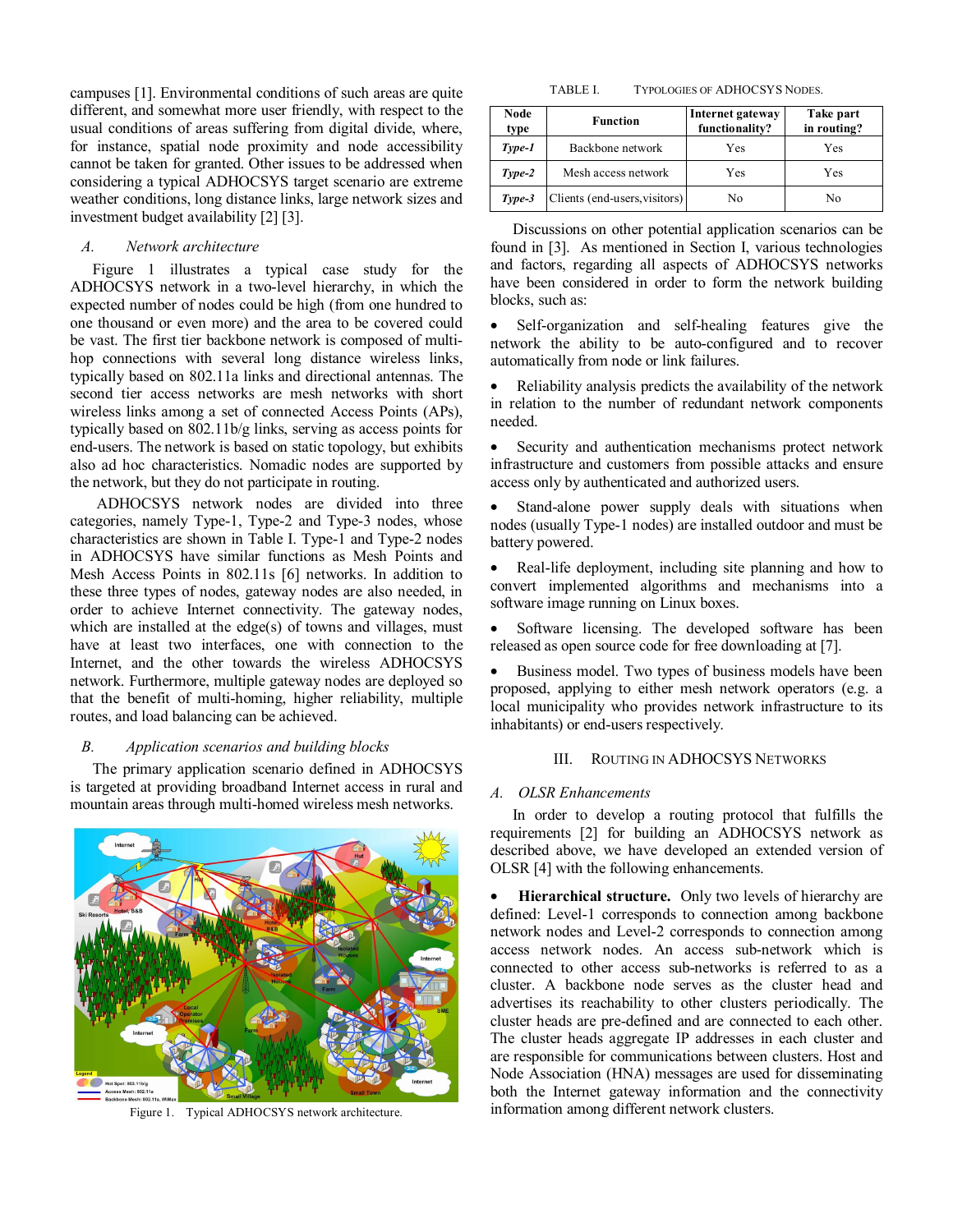• **Multi-homing and load balancing.** With our multihoming enhancement, a node uses a metric-based policy to select the best gateway. These metrics include for example link and path capacity, traffic load and other QoS parameters, in addition to the number of hops. Three types of load balancing have been considered in our network, namely load balancing among channels, paths and gateway nodes. Given that two or more channels co-exist between a pair of nodes, if one channel is close to congestion, another channel should be used. Similarly, if one path is over-loaded, the routing table calculation process will re-calculate a new path. This is triggered by including the traffic load information in a newly defined LINKINFO message, which has been implemented as a plug-in to OLSR. For multi-homed networks, the traffic load status is monitored at each gateway and is disseminated to other nodes inside the network, using a modified HNA message. Once this information is available at each router, the router could re-route its traffic towards a lighter-loaded gateway. This process needs to be carried out periodically so that the traffic load through the whole network is balanced among available gateways.

• **Multiple interfaces with metric-based routing.** With multiple interface extension, each interface is treated independently, so that higher path reliability and higher throughput can be achieved. With two interfaces between a pair of nodes, the link between these two nodes is still available even if one of the two channels is broken. Among multiple available paths between a specific pair of source and destination, the best path will be selected based on metricbased routing. In case of a link break or path failure, an alternative path can be obtained immediately for providing a reliable route.

• **Cross-layer design: link layer notification.** When a link break happens, traditional OLSR will react to this change by exchanging HELLO and Topology Control (TC) messages which may take up to a few seconds. With link layer notification, a new path, if existing, will be available immediately (e.g. in the order of milliseconds) after a link break. With this enhancement, we are able to provide the endusers with non-interrupted access. The basis for this enhancement is to utilize link break information gathered at the MAC layer to impose OLSR routing table re-calculation.



Figure 2. Time to achieve stability as a fuction of the number of nodes.

More specifically, the MAC layer detects the link break and sends an indication to the protocol layer, and upon receiving such an indication which is treated as a topology or neighbor change, OLSR shall conduct routing table re-calculation immediately.

• **Power aware routing.** Some nodes in ADHOCSYS networks may be installed in open environments without Alternating Current (AC) power supply. As an enhancement to OLSR, a power-aware plug-in which disseminates the battery level throughout the network, imposing routing table recalculation when necessary, has been implemented. Additionally, an alarm message will be sent to the system administrator for possible human intervention when the battery level is lower than certain threshold.

## *B. Numerical results*

As an example to illustrate the benefit introduced by our OLSR enhancements, we present in Figures 2 and 3 simulation results comparing OLSR and HOLSR. In Figure 2 the time needed for the standard OLSR protocol to achieve network stability, i.e. the convergence time when every node in the network has established route to every other node, is compared to the time needed by the proposed HOLSR protocol. With OLSR, stability time varies deeply depending on the number of nodes which take part in routing. On the other hand, in networks with different sizes, the HOLSR protocol keeps its performance more constant until it reaches stabilization. This is because that the stability within a cluster is achieved quite soon and at the same time cluster heads exchange instantly connectivity information among them (through HNA messages) about nodes that belong to their clusters.

Figure 3 illustrates the routing overhead (in terms of packets per second) as a function of the number of nodes which take part in routing. With less than 40 nodes, flat OLSR has a slightly smaller overhead of routing messages. From 40 nodes up over, the overhead in OLSR protocol grows substantially whereas in the hierarchical scenario, HOLSR protocol, it grows gradually. Taking into account these results, although the idea of using flat routing protocols could be considered in small networks (< 50 nodes more or less), using hierarchical routing will produce almost the same performance.



Figure 3. Routing overhead as a function of the number of nodes.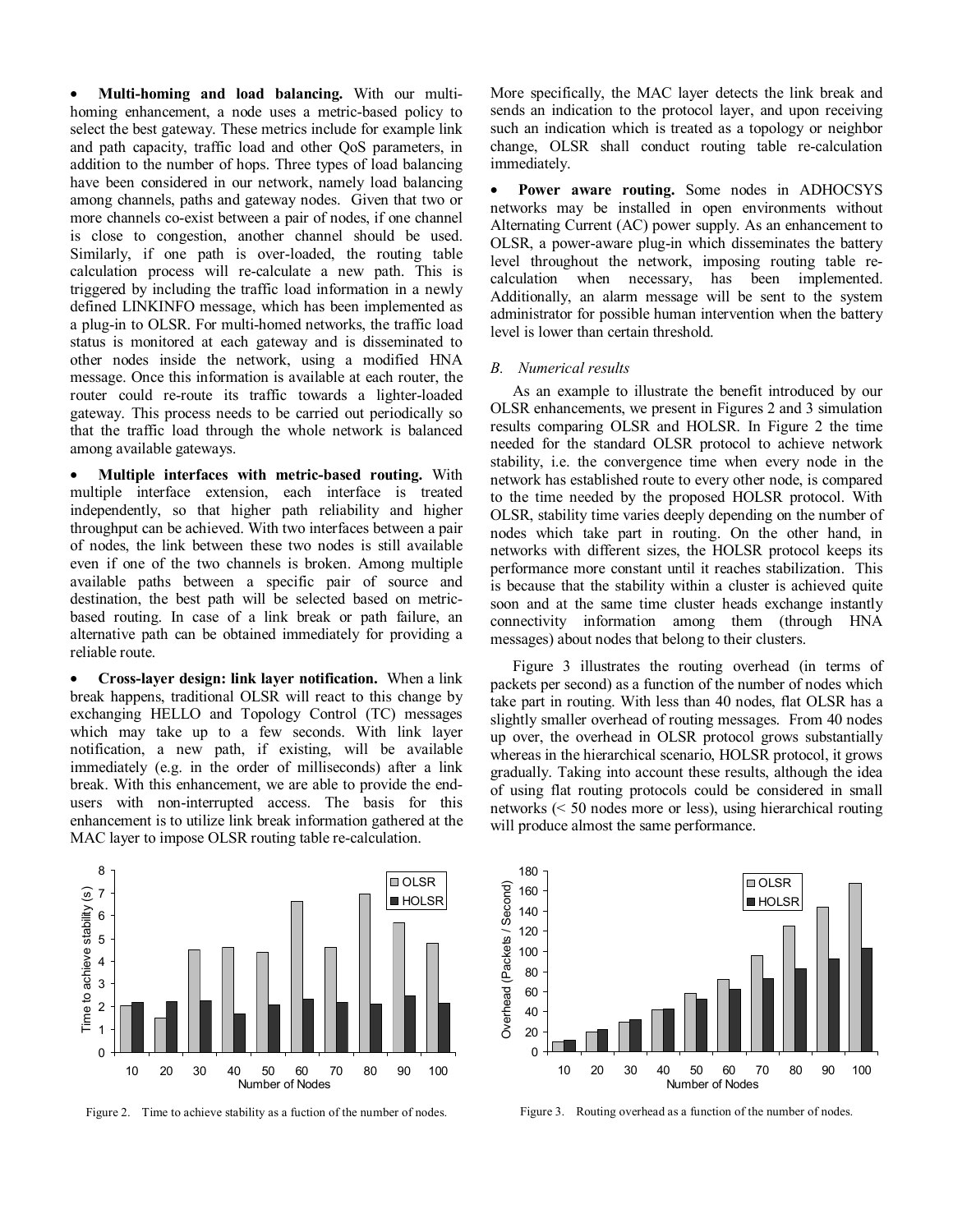TABLE II. APPLICATION CLASSES CONSIDERED IN ADHOCSYS.

| <b>Class</b>               | <b>Applications</b>                                                                         |  |
|----------------------------|---------------------------------------------------------------------------------------------|--|
| I                          | Strong latency constraint, small bandwidth (VoIP, chat)                                     |  |
| $\boldsymbol{\mathit{II}}$ | High throughput (transaction processing, file transfer)                                     |  |
| III                        | Interactive, best-effort (web browsing, e-mail.)<br>Essential set of services for the users |  |
| $I\bar{V}$                 | Routing, battery information<br>Essential set of services for the network                   |  |
| V                          | Emergency calls                                                                             |  |
| И                          | High throughput and latency constraint (streaming video)                                    |  |
| VII                        | P <sub>2</sub> P applications                                                               |  |
| VШ                         | Unclassified traffic                                                                        |  |

However, when the network size is larger  $($  > 50 nodes), the standard OLSR protocol expresses obvious scalability problems, whereas in the HOLSR protocol the overhead grows proportionally to the number of nodes. Moreover, the routing traffic is kept within each cluster thanks to the use of private address allocation and aggregation. In fact, using subnetdirected-broadcast addresses bounded by addresses with netmask, broadcast messages will be received and correctly interpreted only by nodes within the same cluster.

#### IV. QOS CONSIDERATION AND IMPLEMENTATION

The QoS mechanisms adopted in ADHOCSYS networks include traffic class priority definition, flow identification and classification, bandwidth measurement, Connection Admission Control (CAC), etc. In the following, we describe relevant information to a few aspects.

#### *A. Background information on 802.11e and WMM*

The IEEE 802.11e TG has standardized an enhanced MAC protocol, aiming at providing mechanisms for service differentiations and overcoming the intrinsic QoS problems in the 802.11 wireless networks. In the meantime, to prevent market fragmentation caused by non-interoperable devices based on the 802.11e standard draft, the Wi-Fi Alliance has also defined a specification for the implementation of a subset of the draft 802.11e standard supplement, the so-called Wireless Multimedia (WMM) [8]. A representation of the WMM mechanism is presented in Figure 4. WMM is supported by many wireless devices, and the MadWiFi drivers chosen for ADHOCSYS nodes fully support the WMM specifications as well.



Figure 4. WMM: representation of a subset of the 802.11e MAC.

TABLE III. MAPPING BETWEEN APPLICATION CLASSES, APPLICATION CATEGORIES AND WMM ACCESS CATEGORIES.

| <b>Application</b><br>Category | <b>Application</b><br><b>Class</b> | WMM<br><b>Access Category</b> |
|--------------------------------|------------------------------------|-------------------------------|
|                                | II, VII, VIII                      | $0$ (Best Effort)             |
| R                              | I, VI                              |                               |
|                                | Ш                                  |                               |
| A. B                           | IV. V                              | 3 (Highest Priority)          |

### *B. QoS priority definition*

Given the consideration that an ADHOCSYS network is designed to guarantee first of all a set of essential services like e-mail and web-browsing, the QoS priority classification has been defined in a non-conventional way, as presented below. High level services, such as video streaming, IP Telephony and emergency calls, are provided under specific conditions, depending on particular ADHOCSYS application scenarios. The traffic class definition and class mapping to WMM are illustrated in Table II and Table III respectively.

One major difference between the conventional QoS definition and ours is the different treatment of high bandwidth-demanding multimedia applications. While the conventional QoS vision puts Application Class VI in the second highest priority class of WMM, (AC\_VI), we allocate this traffic typology to the best effort class (AC\_BE). In other words, *while the conventional QoS class definition relies mainly on parameters such as delay sensitivity and bit error rate, we have further considered bandwidth requirement of an application, in addition to its delay sensitivity*. Moreover, our QoS definition is not node-based, but flow-based, which means that the traffic flows generated or received by a node may belong to different classes, as time varies. In more details, applications are classified based on their QoS requirements, as presented in Table II.

Application Classes I, II, III are defined based on the conventional QoS classification. Classes from IV to VII have been defined in order to allow finer service differentiation policies. It is also worth noting that our QoS class priority definition gives priority to traffic flows belonging to application Class III services, in normal conditions. When emergency calls occur, nevertheless, priority will be given to Class V traffic. The considered application classes have then been further categorized into three application categories, in order to exploit the Hierarchical Token Bucket (HTB) functionalities. Essential services for both users and networks are inserted in Category A. Category B groups flows with strict delay constraints, while Category C groups high throughput (but not essential) applications and uncategorized flows. Table III illustrates the mapping between Application Categories, Application Classes and WMM Access Categories (ACs).

#### *C. QoS implementation in ADHOCSYS*

As mentioned in Sec. IV.A, WMM-based hardware has been selected for building ADHOCSYS nodes. WMM offers high efficiency levels by means of channel utilization only when it is configured to work in a probabilistic way (soft QoS).